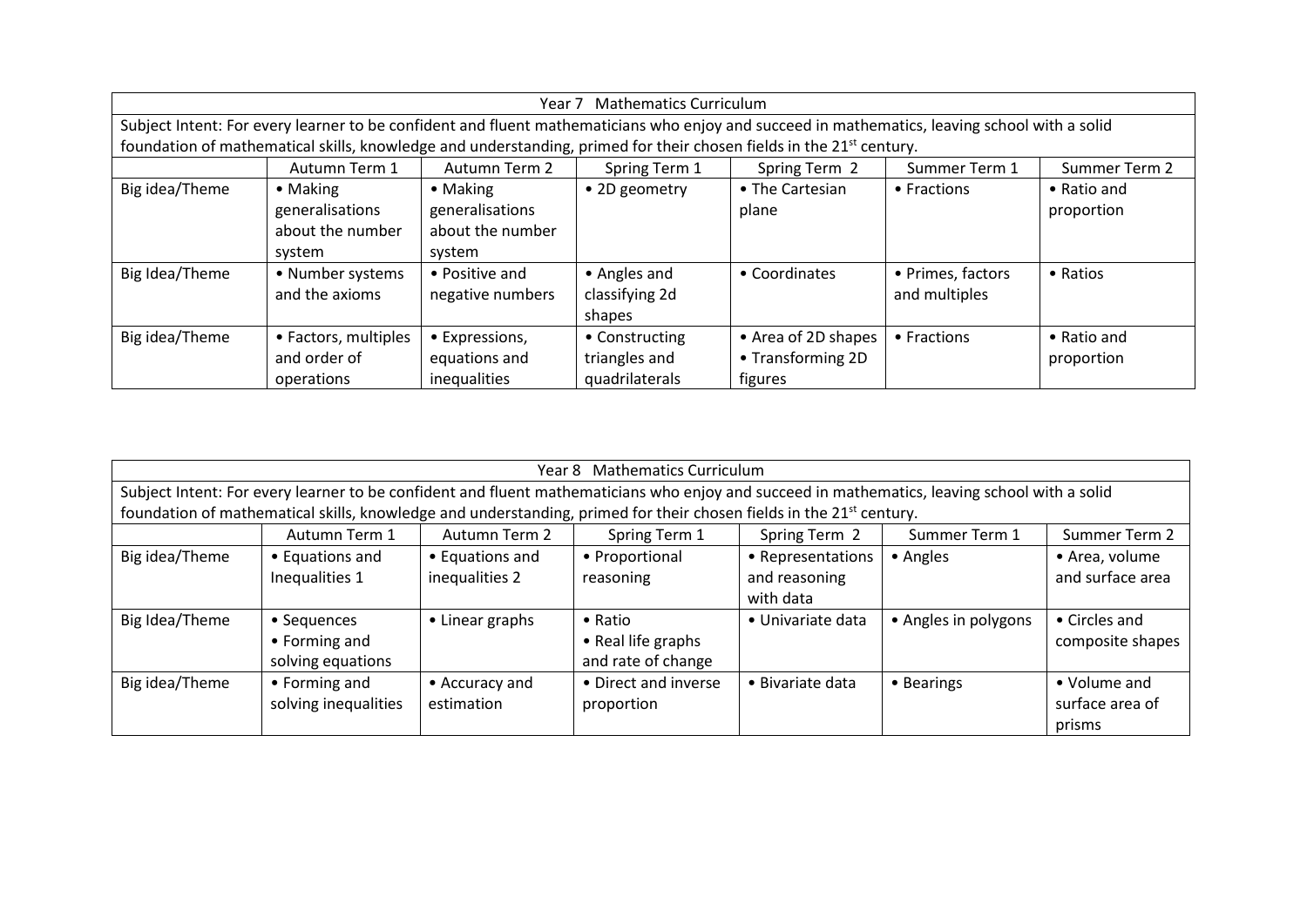|                                                                                                                                                                                                                                                                                  | Year 9 Mathematics Curriculum Sequence                                                                                                                                                                    |                                                                                                                                                                                             |                                                                                                                                                 |                                                                                                                                                                                                                              |                                                                                                                                                                                                                                                                                                       |                                                                                                                                                                                                         |
|----------------------------------------------------------------------------------------------------------------------------------------------------------------------------------------------------------------------------------------------------------------------------------|-----------------------------------------------------------------------------------------------------------------------------------------------------------------------------------------------------------|---------------------------------------------------------------------------------------------------------------------------------------------------------------------------------------------|-------------------------------------------------------------------------------------------------------------------------------------------------|------------------------------------------------------------------------------------------------------------------------------------------------------------------------------------------------------------------------------|-------------------------------------------------------------------------------------------------------------------------------------------------------------------------------------------------------------------------------------------------------------------------------------------------------|---------------------------------------------------------------------------------------------------------------------------------------------------------------------------------------------------------|
| Subject Intent: For every learner to be confident and fluent mathematicians who enjoy and succeed in mathematics, leaving school with a solid<br>foundation of mathematical skills, knowledge and understanding, primed for their chosen fields in the 21 <sup>st</sup> century. |                                                                                                                                                                                                           |                                                                                                                                                                                             |                                                                                                                                                 |                                                                                                                                                                                                                              |                                                                                                                                                                                                                                                                                                       |                                                                                                                                                                                                         |
|                                                                                                                                                                                                                                                                                  | Autumn Term 1                                                                                                                                                                                             | Autumn Term 2                                                                                                                                                                               | Spring Term 1                                                                                                                                   | Spring Term 2                                                                                                                                                                                                                | Summer Term 1                                                                                                                                                                                                                                                                                         | Summer Term 2                                                                                                                                                                                           |
| Big idea/Theme                                                                                                                                                                                                                                                                   | <b>Calculating</b><br>• Calculate with<br>powers and<br>roots<br>• Explore the use<br>of standard form<br>• Explore the<br>effects of<br>rounding                                                         | Algebra:<br>manipulation<br>• Understand<br>equations and<br>identities<br>• Manipulate<br>algebraic<br>expressions<br>Construct<br>$\bullet$<br>algebraic<br>statements                    | <b>Patterns</b><br>• Investigate<br>Fibonacci<br>numbers<br>• Investigate<br>Fibonacci type<br>sequences<br>• Explore<br>quadratic<br>sequences | <b>Calculating space</b><br>• Solve problems<br>involving arcs<br>and sectors<br>• Solve problems<br>involving prisms<br>• Investigate right-<br>angled triangles<br>• Solve problems<br>involving<br>Pythagoras'<br>theorem | Algebra: visualising<br>• Investigate<br>features of<br>straight line<br>graphs<br>• Explore graphs<br>of quadratic<br>functions<br>• Explore graphs<br>of other<br>standard non-<br>linear functions<br>• Create and use<br>graphs of non-<br>standard<br>functions<br>• Solve kinematic<br>problems | Probability<br>• Understand and<br>use tree<br>diagrams<br>• Develop<br>understanding of<br>probability in<br>situations<br>involving<br>combined events<br>• Use probability<br>to make<br>predictions |
| Big Idea/Theme                                                                                                                                                                                                                                                                   | <b>Visualising and</b><br>constructing<br>• Know standard<br>mathematical<br>constructions<br>• Apply standard<br>mathematical<br>constructions<br>$\bullet$ Explore ways of<br>representing 3D<br>shapes | Proportional<br>reasoning<br>• Solve problems<br>involving<br>different types<br>of proportion<br>• Investigate ways<br>of representing<br>proportion<br>• Understand and<br>solve problems | <b>Solving equations</b><br>and inequalities<br>• Explore the<br>meaning of an<br>inequality<br>• Solve linear<br>inequalities                  | Conjecturing<br>• Explore the<br>congruence of<br>triangles<br>• Investigate<br>geometrical<br>situations<br>• Form<br>conjectures                                                                                           | <b>Solving equations</b><br>and inequalities<br>• Solve<br>simultaneous<br>equations<br>• Use graphs to<br>solve equations<br>• Solve problems<br>involving<br>simultaneous<br>equations                                                                                                              | <b>Presentation of</b><br>data<br>• Construct and<br>interpret graphs<br>of time series<br>• Interpret a range<br>of charts and<br>graphs<br>• Interpret scatter<br>diagrams                            |